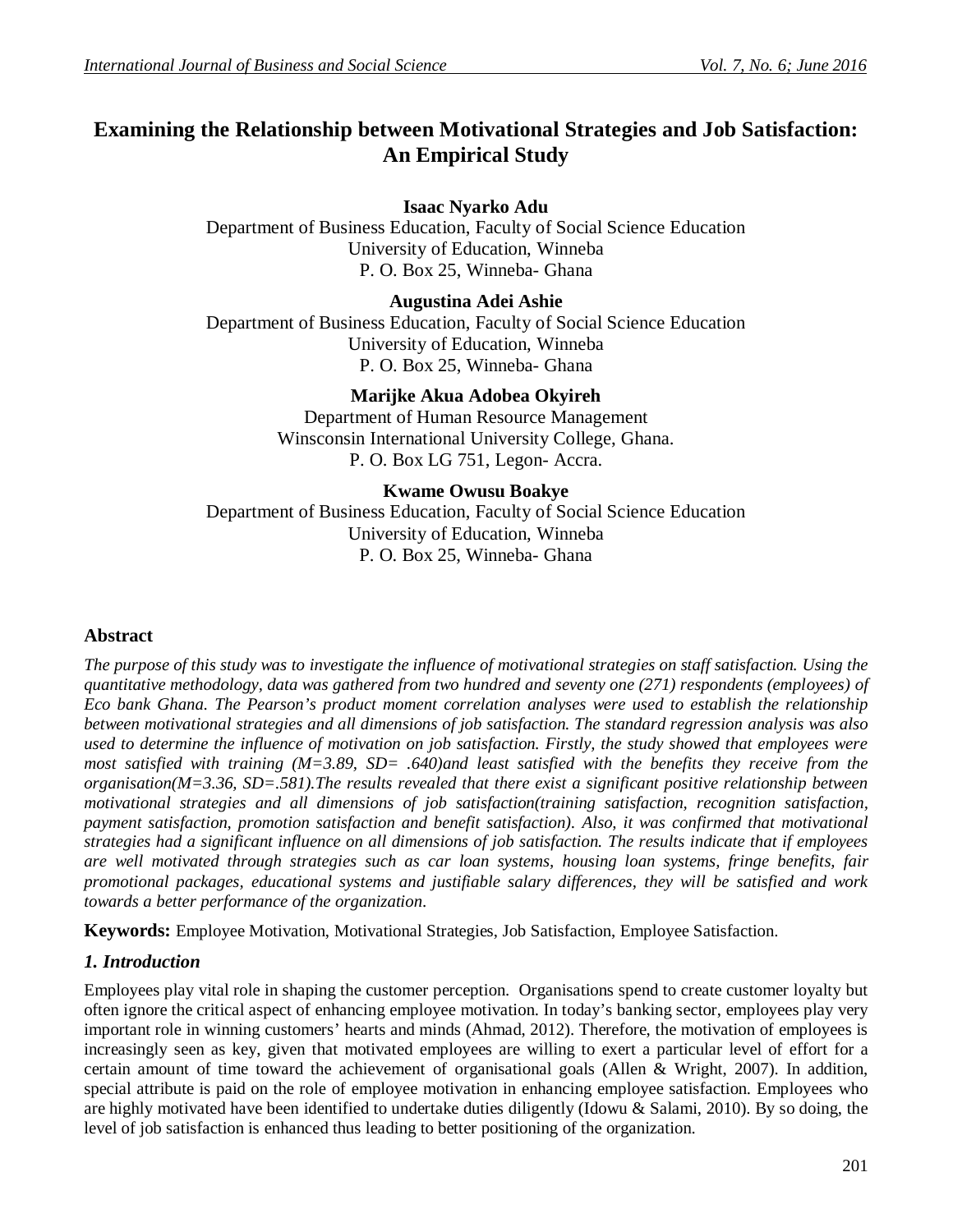The African labour-market has suffered from a dearth of skilled manpower and a continuous brain drain (Kinnear & Sutherland, 2001) suggesting that African organisations are under pressure to satisfy and retain available talent. However, low levels of job satisfaction within organisations have become a major challenge (Harris, 2007). The issue of employee motivation in contemporary organisations has become so dynamic that managers have to appraise and re-appraise motivational strategies on an on-going basis. Czakan (2005) posits that motivational factors used to attain retention in the past may no longer be appropriate to motivate talented employees to remain thereby increasing the rate of turnover. The problem of employee turnover is not peculiar to the banking sector alone.

Khan *et al.* (2010) argued that job satisfaction depends on the quality of services and how they are provided. Therefore, employees in banks and particularly those who have frequent contacts with customers usually serve as representatives of both the organisation and services provided for (Nepwanga, 2011). As a result, motivated employees can either portray a positive or negative image to the customers. Thus, the employee motivation plays a major role in achieving high level of job satisfaction (Petcharak, 2004). The real challenge to HR managers therefore lies in devising ways of ensuring job satisfaction in order to reduce the rate of turnover. Thus, Dess *et al.* (2008) concurs that hiring and developing the best employee will be unproductive if organisations cannot provide the working environment, intrinsic and extrinsic rewards. However, limited empirical studies have been carried out on motivational factors and job satisfaction among Ghanaian banks. Against the backdrop of research gap, the study is conducted to fill this gap. This paper therefore seeks to examine the relationship between motivational strategies and job satisfaction as well as to establish the impact of the former on the latter in the Ghanaian banking industry.

Specific objectives are:

- i. To identify the various motivational strategies available for bank employees.
- ii. To examine the relationship between the determinants of motivation on job satisfaction.
- iii. To assess whether an increase in motivational strategies affects the level of job satisfaction.

### **1.2 Hypotheses**

H1: There exist a significant positive relationship between motivational strategies and job satisfaction of employees.

H2: Motivational Strategies will significantly predict job satisfaction of employees.

### *2.0 Literature Review*

### **2.1 Concept of Motivation and Job satisfaction**

The concept of motivation is imperative in the examination of employee behaviours, relationships and commitments within the organization which may affect the performance of both the organization and employees (Saari & Judge, 2004). Fundamentally, motivation has been suggested by many research studies (Choo & Bowley, 2007) as a critical success indicator in many business organizations in the world, as motivation defines the driving forces and the unique characteristics of the organizations which determine the performance and retention level of customer within the organization. Rajput *et al.* (2011) in addition stressed that the word motivation is derived from a Latin word "Movere" which literally means "to move". Motivation is one of the key ingredients in employee performance. Even when people have clear work objectives, the right skills, and a supportive work environment, they would not get the job done without sufficient motivation to achieve those work objectives (Mullins, 2006). Dessler (2001) emphasized motivation as the intensity of a person's desire to engage in some activity. From the above definitions some issues are brought to mind that deal with what starts and energizes human behaviour, how those forces are directed and sustained as well as the outcomes they bring about (performance).

Fundamentally, Fulmer *et al.* (2003) described that, employees that provide direct service to the customers are a strong medium in building brand image. Employee motivation towards their job can have a vital impact on service quality and customer's satisfaction level (Gittell & Weiss, 2004). Simon & DeVaro (2006) found out that the employee's impact on company's performance and the results often showed a positive relationship between the employee's attitude and the company's performance. Companies that are perceived as best companies motivate their employee's attitude by attracting them towards different advantages (Simon & DeVaro, 2006).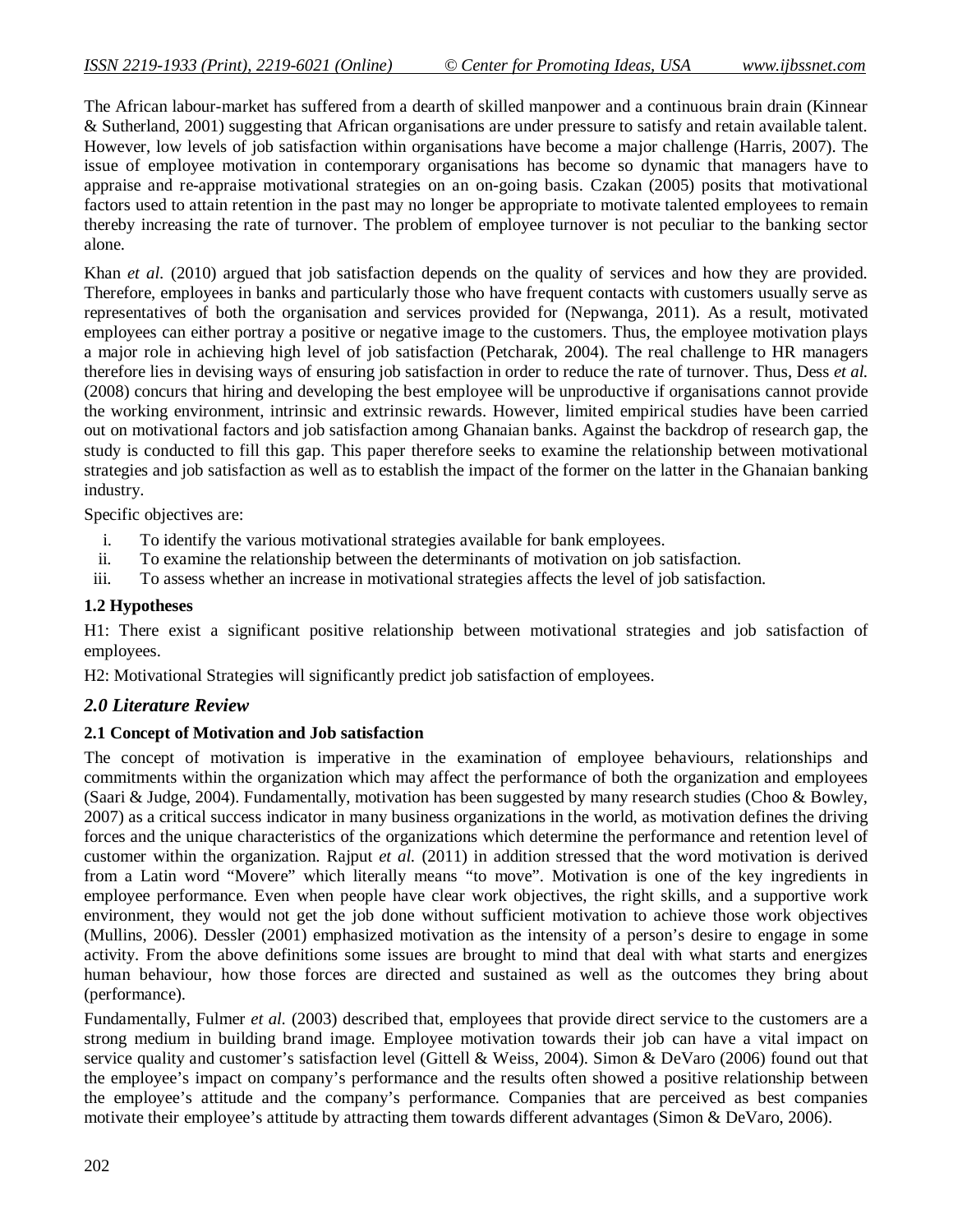The importance of employee motivation is much more central in the service industry such as banks. To achieve job satisfaction, managers have the responsibility of devising strategies that will align the interest of the organisation to that of employees in order to retain them. Strategies, according to Simon and DeVaro (2006), are "a group of activities to produce outputs required to achieve planned outcomes". Strategies usually comprise several activities and outputs. Motivational strategies, in the context of the present study include motivational variables that will motivate an employee to remain satisfied. Some of these variables include car loan, housing loan system, fringe benefits, promotional, payment/salary, study leave systems are evaluated in the present study in relation to job satisfaction of employees.

### **2.2 Theoretical Framework-Herzberg's (1959) Two – Factor Theory and Job Satisfaction**

One of the earliest researchers in the area of job redesign as it affects motivation was Herzberg (1959) cited in Bassett-Jones and Lloyd (2005) who formulated the two-factor theory. The theory attempts to explain satisfaction and motivation in organisations by stating that satisfaction and dissatisfaction are driven by different factors (i.e. Motivation and hygiene factors) respectively. Job satisfaction in the banking industry plays a vital role in creating a healthy business status being service based industry. In any service based industry motivation is at highest priority. Job satisfaction can be provided by an organisation in planned systematic manner or can be provided by means of well-planned motivation. In banking industry employees are more directly linked with the banks' customers for any kind of service or product. Therefore, banks should always focus on motivating staffs to provide quality service knowing their expectations and wants (Herzberg, 1959).

Theoretical framework of this research is centred on the application of motivational strategies at the workplace. The study employs the Herzberg two factor theories to find the level of employee satisfaction analysing the different motivational and de-motivational factors. Herzberg (1959) acknowledged that satisfaction and psychological growth was a factor of motivational likewise dissatisfaction was a result of hygiene. According to Herzberg hygiene factors are needed to make sure that an employee does not become dissatisfied. They do not lead to higher levels of motivation, but without them there is dissatisfaction. Motivation factors are needed in order to motivate an employee into higher performance.

Hygiene factors are very important element based on the need of a business to avoid unpleasant environment at work. The inadequateness of hygiene factors causes' employee dissatisfaction. The hygiene factors symbolized the physiological needs which the individuals wanted and expected to be fulfilled. Working factor refers to the working environment of the workplace including friendly atmosphere, easy access to information, regular notification of plans and policies of the workplace. Physical atmosphere should be comfortable and organization policy should be transparent to the employees. Different variables of hygienic factors can include quality of supervision, salary and interpersonal relations. Motivational factors yield positive satisfaction. The motivational factors are involved in performance of job in high level. These factors are also called satisfiers. Workers find these factors essentially satisfying (Herzberg, 1959). The two-factor theory therefore provides useful guide in this study identifying variables (intrinsic factors) that truly motivate an individual employee and give them satisfaction on their jobs. One of the motivators, according to Herzberg, is the job itself. Managers can enrich an employee's job by effecting basic changes in the nature of jobs to allow for increased challenges and responsibility, opportunities for advancement, personal growth, and recognition. Managers must however pursue extrinsic factors in order to maintain peace and industrial harmony in their organisations. Some of the major causes of industrial actions in organisations include insufficient pay and poor working conditions. Even though they don't motivate employees, managers must put these variables in place in order to make employees happy and avoid job disruption and withdrawal from the organisation.

### **2.2.1 Motivation and Training Satisfaction**

In today's competitive global market, Wan (2007) argues that the only strategy for organisations to improve workforce productivity radically and enhance retention is to seek to optimise workforce through comprehensive training and development programmes. Smith (1992) as cited in Wan (2007) defines training as "a planned process to modify attitudes, knowledge or skill behaviour through learning experience to achieve effective performance in an activity or range of activities". According to Schermerhorn, Hunt and Osborn (2004), training is a set of activities that provides the opportunity to acquire and improve job- related skills. In addition to initial training, training to improve employees' skills is important in order to enhance employees' performance in the organisation.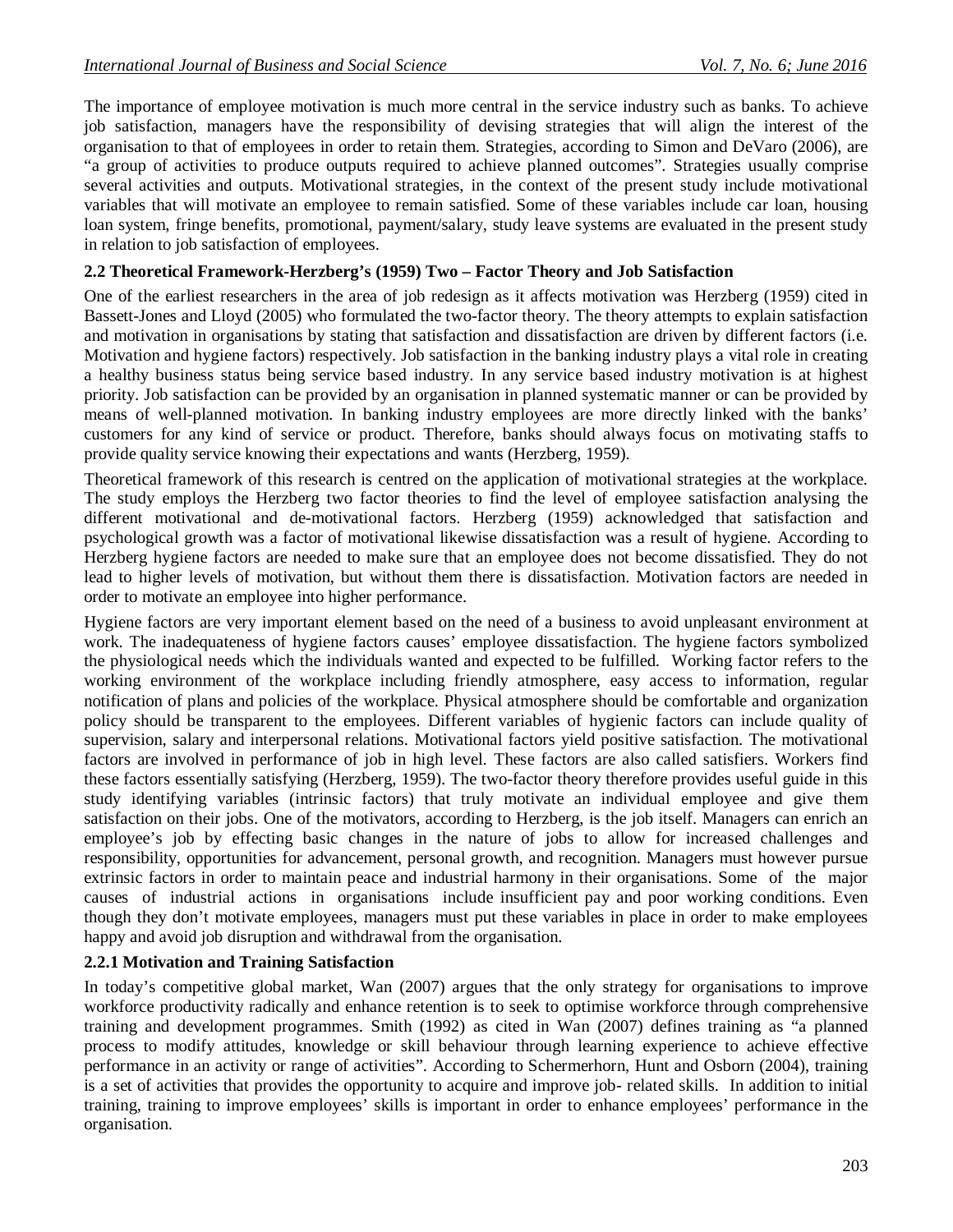The purpose of training is to develop the abilities of the individual and to satisfy the current and future manpower needs of the organisation. Notwithstanding the initial cost to organisations, employees consider training, education and development as crucial to the overall career growth and goal attainment and are motivated to remain and build a career path in an organisation that offers them such opportunity. Training comes in different dimensions and can take the form of on or off- the job methods. On-the job (internal) training techniques include mentoring, self- learning, and attaching an employee to learn a new skill under a colleague or a superior. Organisations also can organise in-house training for their employees where they are specifically trained on the job requirements peculiar to the organisation. Off-the job (external) training techniques include seminars, workshops, lectures, and case studies that are conducted outside the premises of the organisation. Both training techniques are applicable in the banking industry in Ghana (Schermerhorn, *et al.,* 2004).

Thomas, Lashley and Eaglen (2000) report that low levels of training give rise to high levels of employee turnover and that the provision of good training has a positive effect on employee retention. This assertion was confirmed by Acton and Golden (2003) that job-related training increases an employee's ability to perform jobrelated tasks. Banakus, Yavas, Karatepe and Avci (2003) report that organisations that provide training send a strong signal to employees regarding management commitment to their retention and customer service. Training employees as posited by Choo and Bowley (2007), results in facilitating the updating of skills, increasing professionalism and increasing employee commitment and satisfaction.

Choo and Bowley (2007) found that participation in internal and external training is beneficial to organisations and their employees, and these make employees feel better about remaining in the organisation. Choo and Bowley (2007) reveal that training and development ranked amongst the highest retention factors mentioned by employees. The research also confirms that opportunities for training and development improve employee skills to work with up-to-date technologies. Lack of job-related skills and out dated technologies will jeopardise efficiency and result in early turnover. Providing employees with quality training through external programmes will equip them with new skills required to operate the latest technology or simply an opportunity to refresh existing skills.

#### **2.2.2 Motivation and Promotion Satisfaction**

Career minded employees consider career growth and development as a crucial deciding factor in their decision to remain in an organisation or leave. Where career growth and development cannot be guaranteed, employees leave for alternative employment. Mani (2010) argues that providing employees with internal job opportunities is a means of demonstrating that they can realise their career goals inside rather than outside of the organisation. Choo and Bowley (2007) further argue that career growth help employees to plan for the future and to be better equipped with the right skills in order to remain competitive.

In a related literature, Agho (1998) states that opportunities for mobility within organisations are determinants of employee satisfaction. As vacancies occur, employees must be given equal opportunity and necessary encouragement to apply alongside external candidates for higher positions within the organisation. When employees have the opportunity to be promoted, they tend to build their career life around the organisation because they know that they can achieve their career goals within the organisation and this can inform their decision to remain. Managers should also focus on helping employees progress in their career and encourage their professional development. Inexperienced young employees who are unable to get on with their jobs are likely to leave the organisation for another job which they consider offers better prospects. This would be a loss to the organisation as these young employees may have the potential to make significant contributions to the organisation in the long run.

An emerging concept in career development is the mentor-mentee system. Orpen (1997) defines mentoring "as the process whereby managers provide informal assistance and support to particular subordinates on an individual basis, to help them in their efforts to be successful within the organisation, fostering good working and interpersonal relationships and motivating the mentee to remain with his/her mentor in the organisation. Nwachukwu (2004)posits that successful professionals who have made their marks in their various careers are encouraged to adopt young and up-coming professionals as mentees in order to groom and help them build and achieve their career goals. This practice is common in some of the organisations that have been mentioned in the past as organisations of choice.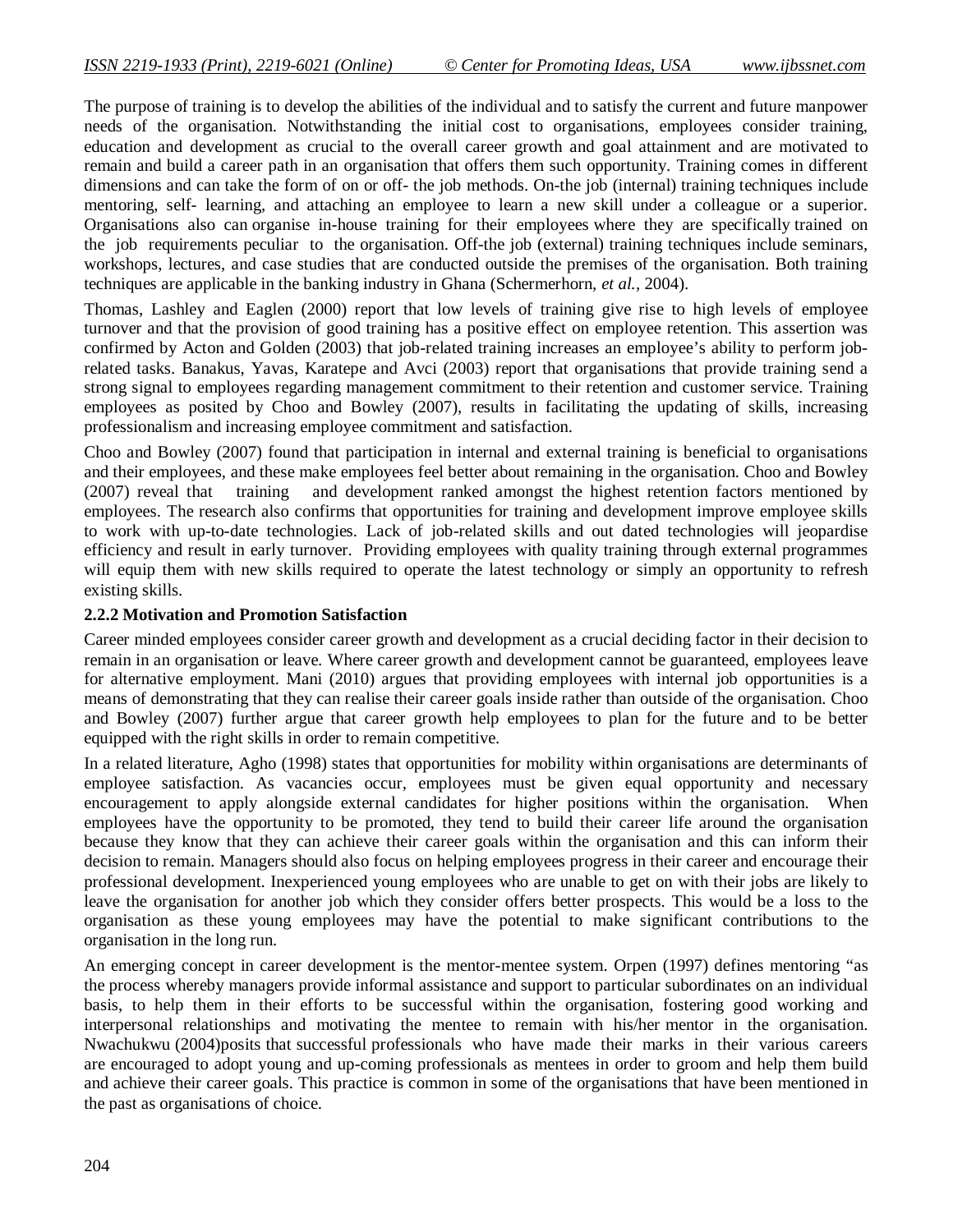### **2.2.3 Motivation and Compensation/ benefits satisfaction**

One motivational strategy is compensation/ benefits satisfaction. Kinnear and Sutherland (2001) argued that the importance of money in attracting, motivating and retaining quality employees in the organisation is compensation/ benefits satisfaction. Tietjen and Myers (1998) reviewed four methods of motivating employees toward improved performance; they are money, goal-setting, participation in decision making and job redesign. Meudell and Rodham (1998) suggests that money can be considered to act as both a "scorecard" which enables employees to assess the value the organisation places on them in comparison to others, and as a medium of exchange in that an individual can purchase whatever he/she needs. However, a lot of controversies have surrounded the use of money as the utmost variable in employee motivation and retention.

In a comparative analysis, organisational practitioners observe that in organisations experiencing turnover, compensation was the most common reason given for leaving (Maertz, et al., 2003).

This suggests that the cause of dissatisfaction is not the same thing that determines satisfaction on the job. This assertion is consistent with both Herzberg's and Maslow's theories of motivation, which propose that compensation and other financial benefits satisfy only lower level needs, but motivation and satisfaction result from higher needs being met. Amar (2004) argues that money has not remained as good a motivator as it was in the past. Hays (1999) advises that if managers reward performance with only money, they will be losing the substance of retention because there are other more powerful ways of motivating quality employees and these include freedom and flexibility in the organisation. It can be argued that the use of money as a motivator in the skilled labour environment would depend on how it is deployed. For employees to be effectively motivated, Karp, Sirias and Arnold (1999) propose that the bulk of rewards that organisations offer their employees should be expanded to include non-financial incentives. These incentives should include issues such as work/life benefits, training and development opportunities, promotion and autonomy.

Meudell and Rodham (1998) conclude that pay schemes (commissions, performance bonuses, merit pay, incentive schemes, and others rather than raising salaries) produce only temporary compliance and are ineffective at producing long-term attitudinal and behavioural changes. They stressed further that rewards merely motivate individuals to seek more rewards and can undermine intrinsic interest in the job which is then perceived as being merely a means to an end – an expensive and short-term motivator. In designing retention programmes, managers should, therefore, identify the needs of individual employees and tailor a compensation package towards those needs rather than applying or imposing a package that will not be valued by employees no matter how costly it may appear.

### **2.2.4 Motivation and Recognition Satisfaction**

Studies have found out that people in the organizations are motivated by monetary and non- monetary rewards (Meudell & Rodham, 1998). For instance, Lai (2007) explained that job satisfaction consists of financial rewards and non-financial rewards (praise, achievement, responsibility, freedom, job security, and personal growth etc). However, some employees are motivated by money while others are motivated by recognition, career advancement or even by job security. It can therefore be inferred that everyone has a different motivator. Financial rewards such as money is not always enough to motivate high performance (Latham &Locke, 2004). Latham and Locke (2004) found that motivation can also be achieved by non-financial rewards and recognition like praise, achievement, responsibility, and personal growth among others. Latham and Locke (2004) argued that, non-financial reward can create perceptions of the overall fairness of rewards program which leads to employee's motivation towards their work.

Motivational factors that lead to employee satisfaction such as achievement, recognition, responsibility, the work itself, advancement, and growth are also intrinsic factors, whereas company policy and administration, supervision, interpersonal relations, and working conditions are called extrinsic factors (Omollo, 2015). Recognition must be of concern to organizational managers, since intrinsic motivators are concerned with the quality of work life (Armstrong, 2006) and are likely to have deeper and long term effect because they are inherent in employees and are not imposed from outside.

### **2.3 Measuring Job satisfaction**

Riggio (2003) describes job satisfaction as consisting of the feelings and attitudes one has about one's job including all aspects of a particular job, good and bad, positive and negative, which are likely to contribute to the development of feelings of satisfaction or dissatisfaction or turnover intentions.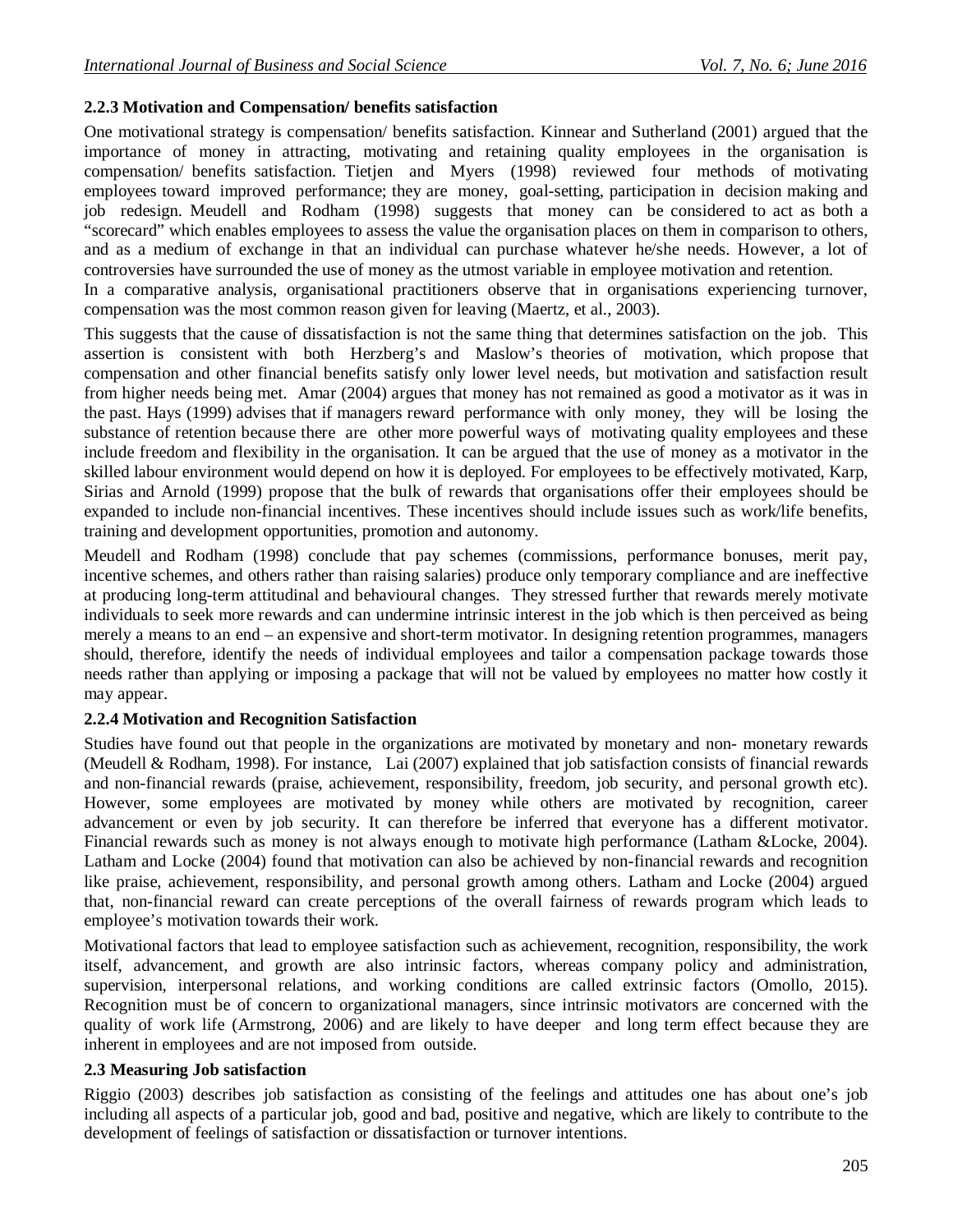This is consistent with Schermerhorn *et al.* (2004 p.109) who formally defined job satisfaction as "the degree to which individuals feel positively or negatively about their jobs". It is an attitude or emotional response to ones tasks, as well as to the physical and social conditions of the organisation. Job satisfaction or dissatisfaction is predicated upon certain organisational factors and does not exist as an abstract phenomenon. These factors revolve around the work itself or the environmental and human aspect of the organisation. Results of a study by Groot and Brink (1999) found that employees are highly satisfied with the content of the job, flexible work arrangement and interpersonal relationship amongst employees. On the other hand, employees are dissatisfied with the workload, number of hours they work, and the supervisor. The findings by Groot and Brink (2000) show that both intrinsic and extrinsic variables are important determinants of job satisfaction/ dissatisfaction. The study however concludes that intrinsic factors motivate employees more significantly than extrinsic factors. The conclusion made by Groot and Brink (2000) represents one of the objectives of the present study which sought to determine the extent to which intrinsic and extrinsic variables influence employees' job satisfaction in their organisations.

Job satisfaction relates to emotion and attitude and this makes it difficult to measure. Most instruments designed for measuring job satisfaction consists of items such as pay, working condition, and relationship with supervisors and co-employees. However, Riggio (2003) contend that variables such as pre-employment expectations, individual personality characteristics, and the fit between the organisation or job and the employee may also affect employee satisfaction. These variables are not included in job satisfaction survey instruments thereby affecting the degree of validity and reliability of such instruments. Job satisfaction measure can assist managers in identifying possible cause(s) of problems within an organisation. An organisation witnessing a high rate of turnover, for instance, may assume the cause to be inadequate salary, but may discover that the problem persist after increasing salary without recourse to a job satisfaction measure. Management may spend time and resources on a problem that does not exist (Rukhmani, Ramesh & Jayakrishman, 2010).

Job satisfaction is difficult to measure because it is mediated by the perception of individual employees as different employees may perceive the same job differently. In concurring with this assertion, Gardner and Pierce (1998) argue that it is these individual perceptions that determine whether or not an employee is satisfied with the job or not. For example, improving the working environment may affect satisfaction for some employees but not for others, because not everyone is dissatisfied with the work environment.

Another major obstacle in the measurement of job satisfaction is the reliance on respondents self-reports. Employees may intentionally fail to report their true feelings about the job as happens during exit interviews where departing employees, in most cases, do not give true reasons for leaving the organisation for fear of getting bad reference reports. Strategies for measuring job satisfaction include interviews, group meetings, rating scales and questionnaires. Riggio (2003) however suggests that employee anonymity may help employees to be more candid than in a face-to-face interview. It has been suggested that meetings and interviews can provide rich information because interviewers can ask follow-up questions, or request further explanation or clarification to answers. In addition, biases and ambiguous items that employees may interpret differently may seriously damage the validity of a questionnaire on job satisfaction measure (Maertz, *et al.,* 2004).

Figure 1: Conceptual Framework: This illustrates the relationship between job satisfaction and motivational strategies. As evident in the figure, the independent variable represents 'motivational strategies' whilst the dependent variable is job satisfaction. It is hypothesised that the higher the motivational strategies, the higher the level of job satisfaction.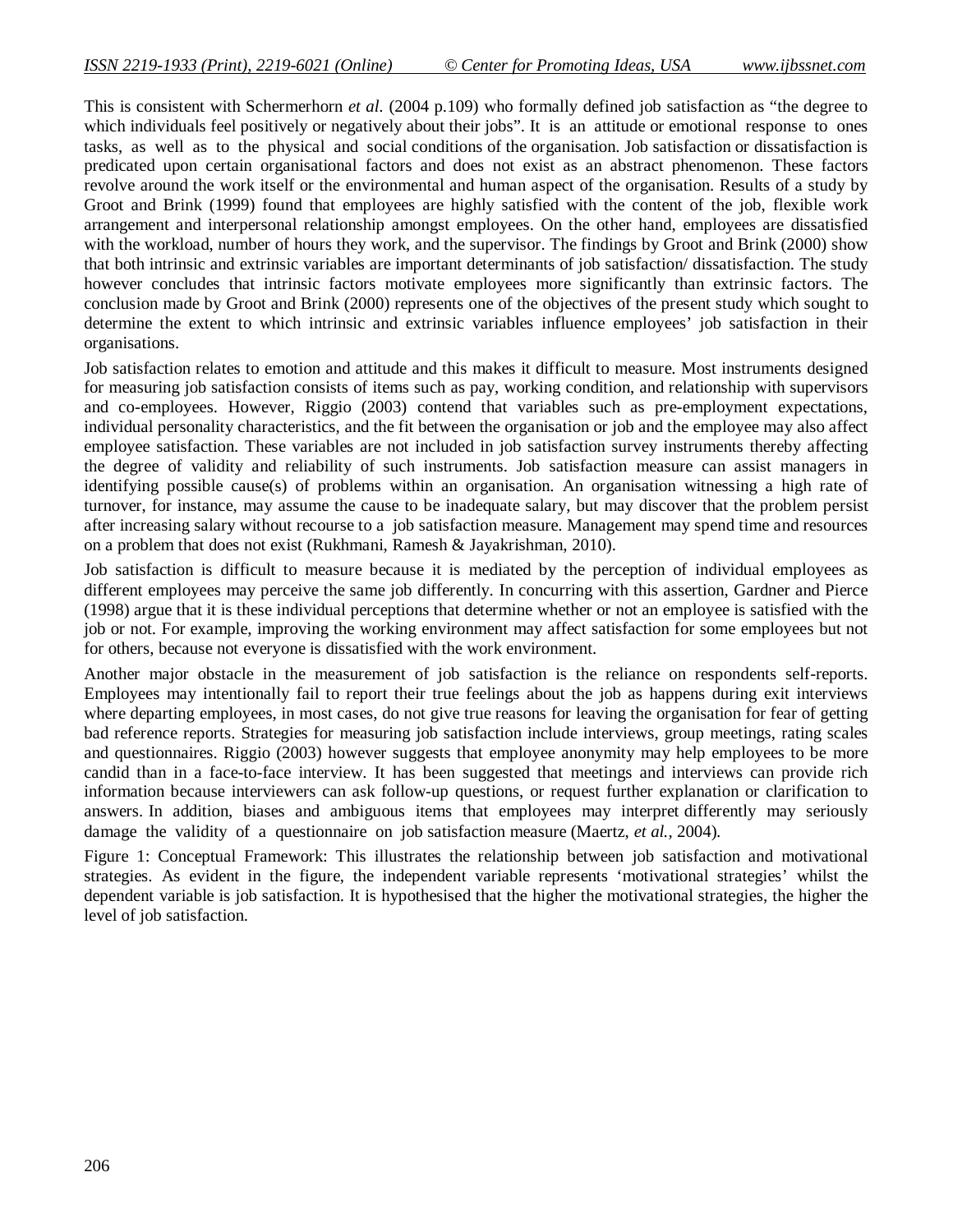

**Figure 1: Conceptual Framework**

### *3.0 Methodology*

The cross-sectional survey method was adopted using quantitative techniques to collect and analyse primary data from all branches of Ecobank Ghana Limited. Four hundred (400) questionnaires were administered to employees from different departments and ranks in all branches of Ecobank Ghana Limited using the convenience sampling approach. Out of this number, two hundred and seventy one (271) questionnaires were retrieved from the respondents representing a response rate of 67.75 percent.

### **3.1 Measures**

Motivational strategies were measured based one dimensional and six item variable developed from Tiwari's (2011)conception of motivation. Employees were asked to determine the effectiveness of six motivational strategies (car loan system, housing loan system, fringe benefits system, promotional system, payment system and educational system) employed by Ecobank Ghana limited. Responses were anchored on a five point Likert scale ranging from 1-"strongly disagree to 5- "strongly agree".

A self-administered five dimensional Job satisfaction scale was used to measure five (5) facets of job satisfaction namely, payment satisfaction, recognition satisfaction, promotion satisfaction, benefit satisfaction and training satisfaction. Responses to job satisfaction scale were measured on a Likert scale ranging from 1-"strongly disagree to 5- "strongly agree". Payment satisfaction had three items. Example of the items is "Employees' wages and salaries correspond to the Position's Demands". Recognition satisfaction was made up four items and example is "Employees receive recognition for tasks well done". Promotion satisfaction also had three items, example "Employees are promoted based on performance (Results)". Benefit satisfaction which had five items include "There is effective provision of health programs for all employees". Finally training satisfaction was also measured with three items and example is "Employees receive needed training and development in their jobs ".

### **3.2 Method of Data Analyses**

First and foremost, the Cronbach's alpha analyses were used to determine the reliabilities of the variables used in the study. The mean statistics analyses were used to determine the prevalence of the various facets of job satisfaction among employees within Ecobank Ghana Limited. In order to establish the relationship between motivational strategies and the various dimensions of job satisfaction, the Pearson's product moment correlation analysis was used. Finally, the standard regression analysis was also employed to determine the impact of motivational strategies on job satisfaction.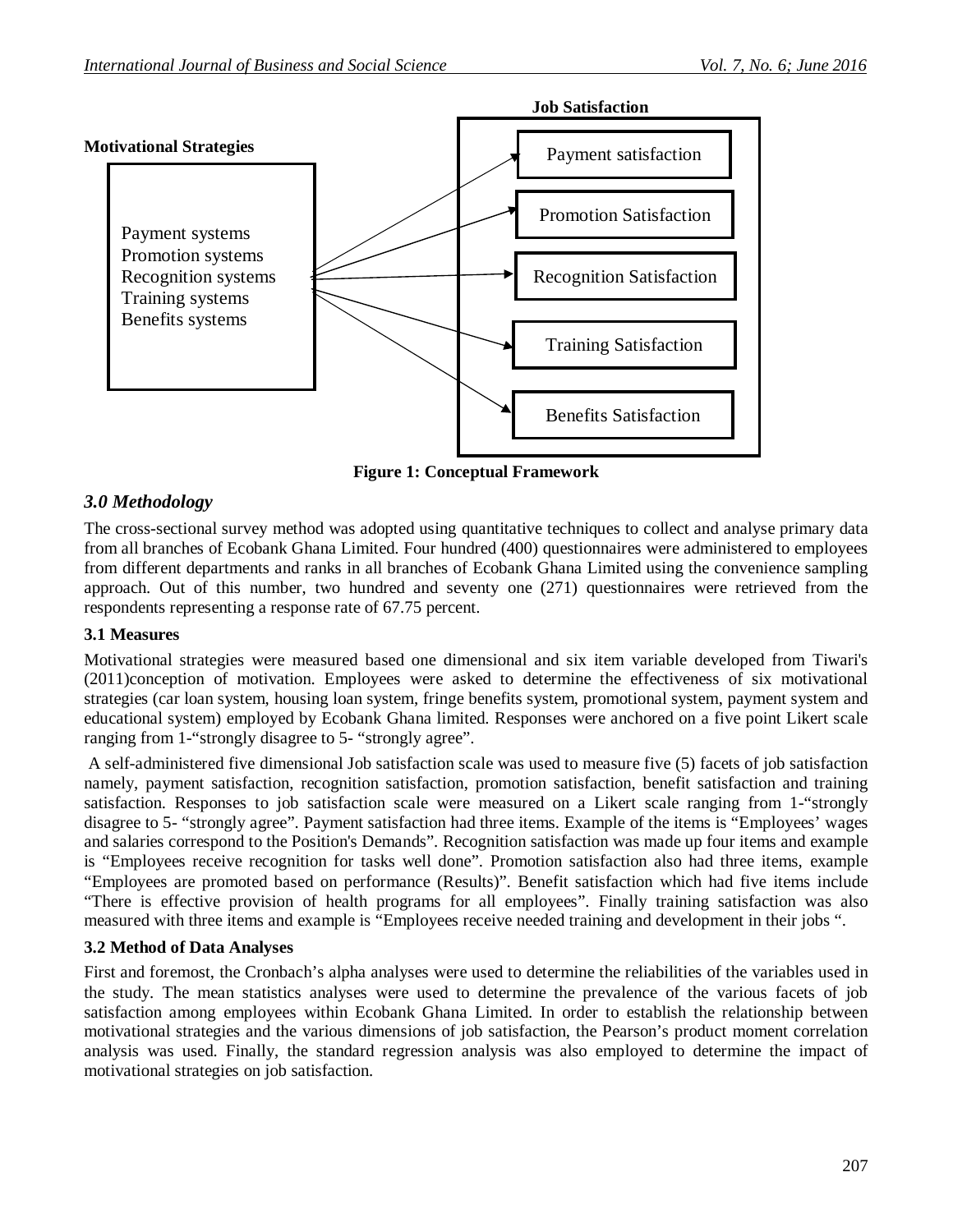### *4.0 Results*

The means, standard deviations, and reliabilities of all variables from responses of 271 employees in the various branches of Ecobank Ghana Ltd are reported in Table I. The respondents rated the effectiveness of the implementation of motivational strategies as average (M=3.14, SD=.393) within the organisation. A mean ranking of the various dimensions of job satisfaction to determine their level of prevalence showed that employees were most satisfied with the training (M=3.89, SD= .640) activities of the organisation followed by recognition  $(M=3.73, SD= .638)$ , payment  $(M=3.62, SD= .842)$ , promotion  $(M=3.47, SD= .679)$  and benefits satisfaction  $(M=3.36, SD=.581)$  in that order.

The Cronbach's alpha analyses of all the variables employed in the study revealed that they were reliable since they were found to be above the .6 threshold prescribed by Sekaran (2005). From Table 1 below, motivational strategies recorded Cronbach's alpha reliabilities  $(\alpha =)$  of .72, training satisfaction recorded .78, recognition satisfaction recorded .80, payment satisfaction had .88, promotion satisfaction recorded .71 and benefits satisfaction recorded .75 which indicates that all variables were internally consistent, hence were appropriate for the study.

| <b>Study Variables</b>          |     | <b>Mean</b> | <b>Std. Deviation</b> | <b>Cronbach's Alpha Mean Ranking</b> |                       |  |
|---------------------------------|-----|-------------|-----------------------|--------------------------------------|-----------------------|--|
| <b>Motivational Strategies</b>  | 271 | 3.14        | .393                  | .72                                  |                       |  |
| <b>Training Satisfaction</b>    | 271 | 3.89        | .640                  | .78                                  | 1 <sup>st</sup>       |  |
| <b>Recognition Satisfaction</b> | 271 | 3.73        | .638                  | .80                                  | $2^{nd}$              |  |
| <b>Payment Satisfaction</b>     | 271 | 3.62        | .842                  | .88                                  | $2^{\text{rd}}$       |  |
| <b>Promotion Satisfaction</b>   | 271 | 3.47        | .679                  | .71                                  | $4^{\text{th}}$       |  |
| <b>Benefits Satisfaction</b>    | 271 | 3.36        | .581                  | .75                                  | $\zeta$ <sup>th</sup> |  |

**Table 1: Descriptive Statistics of Study Variables**

### **4.1 Correlation Analyses**

The relationship between motivational strategies and the various dimensions of job satisfaction were determined using the Pearson's product moment correlation analyses as displayed in table 2 below. The study revealed a significant positive relationship ( $r = .562$ ,  $p < 0.01$ ) between motivational strategies and payment satisfaction of employees. This is an indication that as managers improve their strategies aimed at motivating employees, the more satisfied employees become with their training activities in the organisation. On the other hand, when the motivational strategies employed by the management are ineffective, the satisfaction of employees in their training activities is likely to dwindle.

A significant positive relationship (r=.588, p<0.01) was also found between motivational strategies and recognition satisfaction. That is to say that when motivational strategies are enhanced, employees get more satisfied with the recognition they receive from the organisation. However when motivation is poor, employees feel less recognised by the organisation. There was a significant positive relationship ( $r = .560$ ,  $p < 0.01$ ) between motivational strategies and promotion satisfaction. Similarly a significant positive relationship ( $r = .764$ ,  $p < 0.01$ ) was found between motivational strategies and benefit satisfaction. Finally a significant positive relationship  $(r=.325, p<0.01)$  was found between motivational strategies and training satisfaction.

On the whole it can be said that, motivational strategies employed by management have a significant positive relationship with job satisfaction of employees. These findings support hypothesis one (H1) which states that "*there exist a significant positive relationship between motivational strategies and job satisfaction"*.

| <b>Motivational Strategies</b>  |             |                       |            |          |     |
|---------------------------------|-------------|-----------------------|------------|----------|-----|
| <b>Payment Satisfaction</b>     | $.562^{**}$ |                       |            |          |     |
| <b>Recognition Satisfaction</b> | $.588^{**}$ | $\overline{519}^{**}$ |            |          |     |
| Promotion Satisfaction          | $.560^{**}$ | $.650**$              | $.251***$  |          |     |
| <b>Benefits Satisfaction</b>    | .764°       | $.705^{**}$           | .656       | $.452**$ |     |
| <b>Training Satisfaction</b>    | 225         | $-.113$               | $289^{**}$ | 251      | 246 |

**Table 2: The Relationship between Motivational Strategies and Job Satisfaction**

**Notes:**  $* p < 0.05$ ;  $* p < 0.01$ .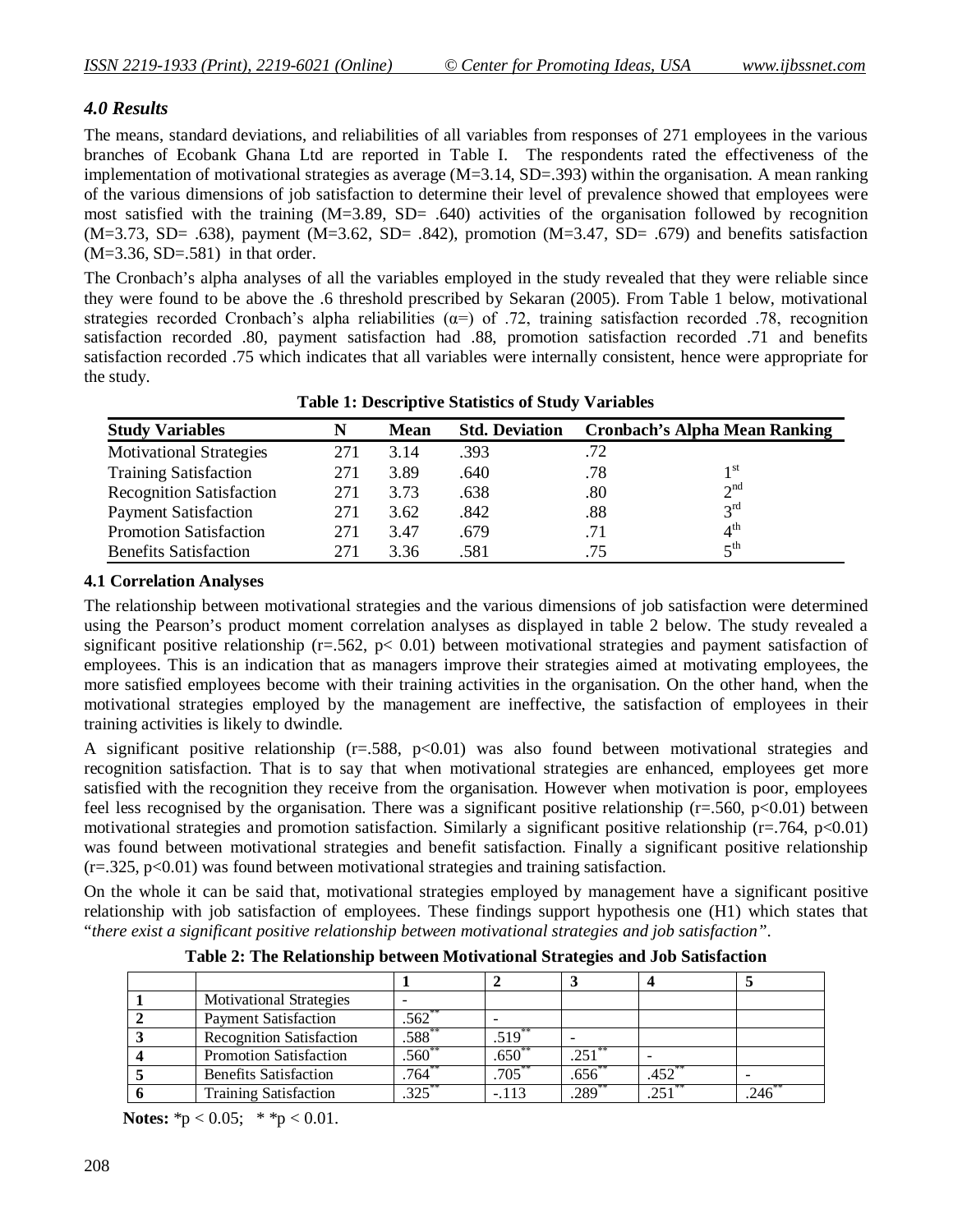### **4.2 Regression Analysis**

The study also sought to establish the influence of motivational strategies on the various dimensions of job satisfaction using the standard regression analyses as shown in tables 3 to 7 below. It was found that motivational strategies was a significant predictor of all dimensions of job satisfaction in the organisation (Payment satisfaction: F(1, 261)= 120.730, *p*<0.01, Recognition satisfaction: F(1, 257)= 135.504, *p*<0.01, Promotion satisfaction: F(1, 261)= 119.523, *p*<0.01, Benefits satisfaction: F(1, 259)= 363.353, *p*<0.01, Training satisfaction:  $F(1, 267) = 31.617$ ,  $p < 0.01$ ). The study revealed that motivational strategies used by management in the organisation explained 31.4% (AR<sup>2</sup>=.314), 34.3% (AR<sup>2</sup>=.343), 31.1% (AR<sup>2</sup>=.311), 58.2 % (AR<sup>2</sup>= .582), 10.3%  $(AR<sup>2</sup>= .103)$  of the variance in payment, recognition, promotion, benefits and training satisfaction respectively. Hence H1 which stated that *"motivational strategies will be a significant predictor of job satisfaction"* was supported.

| Model |                               | Unstandardized Coefficients Standardized |            | Coefficients |        |      |
|-------|-------------------------------|------------------------------------------|------------|--------------|--------|------|
|       |                               |                                          | Std. Error | <b>B</b> eta |        |      |
|       | (Constant)                    | $-132$                                   | .344       |              | $-384$ | .701 |
|       | Motivational Strategies 1.195 |                                          | 109        | .562         | 10.988 | .000 |

### **Table 3: Standard Regression Analysis for Motivational Strategies Predicting Payment Satisfaction.**

Note:  $R^2 = .316$ ,  $AR^2 = .314$ ,  $F(1, 261) = 120.730$ 

$$
*p < 0.05; * *p < 0.01.
$$

### **Table 4: Standard Regression Analysis for Motivational Strategies Predicting Recognition Satisfaction.**

| Model |                                     | Unstandardized Coefficients Standardized |            | Coefficients |        |      |
|-------|-------------------------------------|------------------------------------------|------------|--------------|--------|------|
|       |                                     |                                          | Std. Error | Beta         |        |      |
|       | (Constant)                          | .771                                     | .256       |              | 3.015  | .003 |
|       | <b>Motivational Strategies</b> .941 |                                          | .081       | .588         | 11.641 | .000 |

Note:  $R^2 = .345$ ,  $AR^2 = .343$ ,  $F(1, 257) = 135.504$  $*_{p} < 0.05;$  \*  $*_{p} < 0.01.$ 

#### **Table 5: Standard Regression Analysis for Motivational Strategies Predicting Promotion Satisfaction**

| Model |                              |      | Unstandardized Coefficients Standardized | Coefficients |        |      |
|-------|------------------------------|------|------------------------------------------|--------------|--------|------|
|       |                              | В    | Std. Error                               | Beta         |        |      |
|       | (Constant)                   | .465 | .278                                     |              | 1.674  | .095 |
|       | Motivational Strategies .962 |      | .088                                     | .560         | 10.933 | .000 |

Note:  $R^2 = .314$ ,  $AR^2 = .311$ ,  $F(1, 261) = 119.523$  $*_{p}$  < 0.05;  $*_{p}$  < 0.01.

#### **Table 6: Standard Regression Analysis for Motivational Strategies Predicting Benefits Satisfaction**

| Model |                               | Unstandardized Coefficients Standardized |            | Coefficients |         |      |
|-------|-------------------------------|------------------------------------------|------------|--------------|---------|------|
|       |                               | B                                        | Std. Error | Beta         |         |      |
|       | (Constant)                    | $-.118$                                  | .184       |              | $-.641$ | .522 |
|       | Motivational Strategies 1.109 |                                          | .058       | 764          | 19.062  | .000 |

Note:  $R^2 = .584$ ,  $AR^2 = .582$ ,  $F(1, 259) = 363.353$  $*_{p} < 0.05;$  \*  $*_{p} < 0.01.$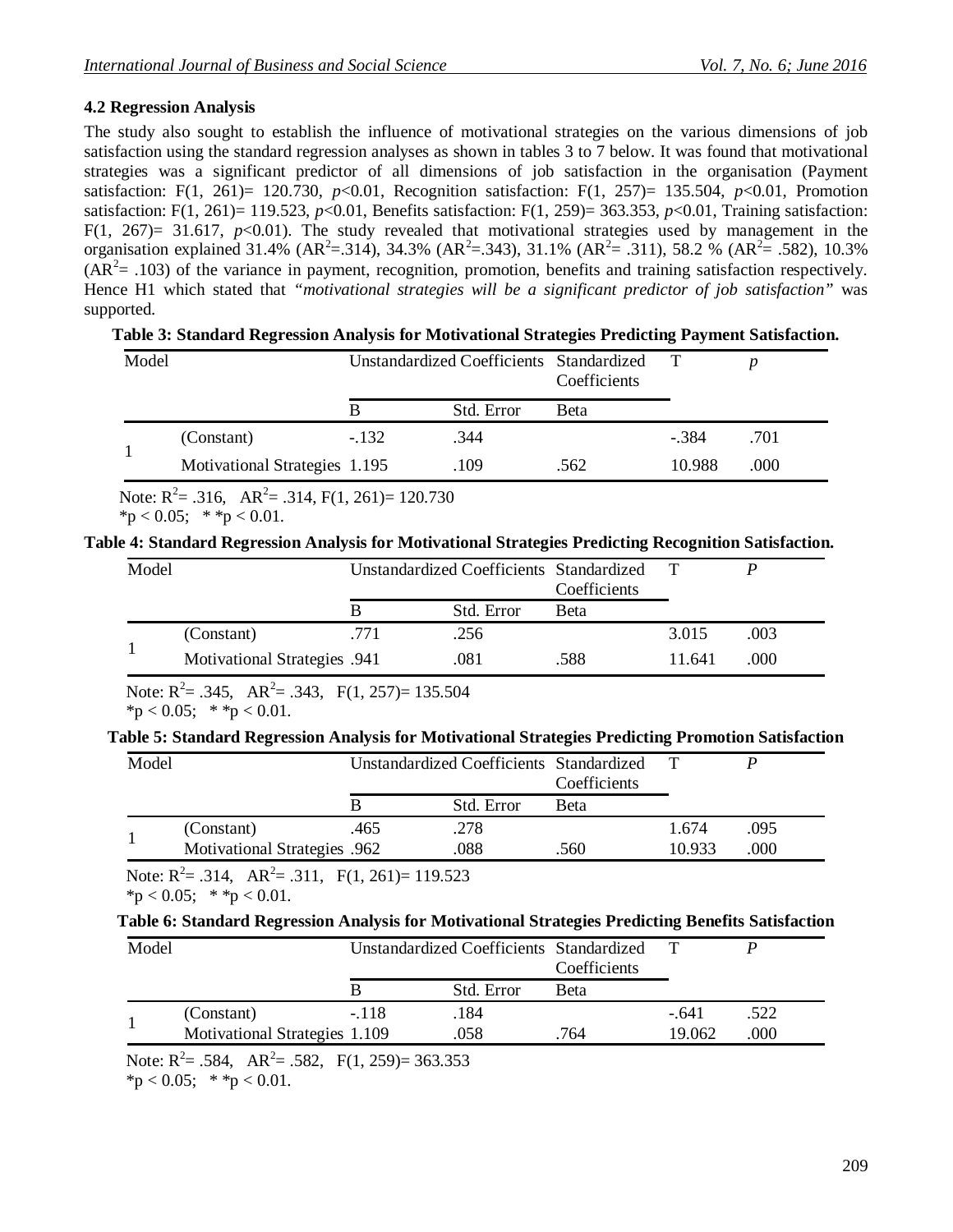| Model |                                     | Unstandardized Coefficients Standardized |            | Coefficients |       |      |  |
|-------|-------------------------------------|------------------------------------------|------------|--------------|-------|------|--|
|       |                                     |                                          | Std. Error | Beta         |       |      |  |
|       | (Constant)                          | 2.219                                    | .299       |              | 7.411 | .000 |  |
|       | <b>Motivational Strategies .531</b> |                                          | .094       | 325          | 5.623 | 000  |  |

Note:  $R^2 = .106$ ,  $AR^2 = .103$ ,  $F(1, 267) = 31.617$  $*_{p} < 0.05;$  \*  $*_{p} < 0.01.$ 

#### *5.0 Discussion of Results*

The purpose of the study was to establish the relationship between motivational strategies and the various dimensions of job satisfaction (promotion, payment, training, benefits and recognition satisfaction) as well as to find the extent to which motivational strategies predict those dimensions of job satisfaction of employees. The study revealed a significant positive relationship between motivational strategies and all facets of job satisfaction. Similarly, motivational strategies were seen to have a significant influence all dimensions of job satisfaction. This findings is consistent with that of (Mc *et. al* 2014; Khalid *et. al.* 2011; Nguyen *et. al.* 2013) who also found a significant positive relationship between motivational factors and job satisfaction. Motivating employees through effective strategies such as providing fringe benefits, car loan facilities, housing loan, promotional and educational systems go a long way to boost their morale and make them satisfied with their work. Employees form the core of many organisations of which the banking sector is no exception. Therefore in order to derive the best performance from them, it is important that their needs are provided so as to make them comfortable on the job to give out their best. Tiwari (2011) believes that most organizations gain immense progress by fully complying with their business strategy through a well-balanced reward and motivation programs for their employees. Especially in this current vibrant business environment, the extremely motivated employees provide their services as a synergy for achievement of organizational goals, business strategies, high proficiency, growth and performance. Hence, denying them their needs limits their potential and goes a long way to make them feel dissatisfied.

One major issue that arises in administering motivational strategies is fairness. According to Mc, Ssekakubo, Lwanga, & Ndiwalana, (2014), for employees to be satisfied with the motivational strategies used by the organisation, it is very important to ensure that these strategies are seen as equitable to all employees. If these strategies lack equity, it's bound to undermine even the best motivational system. Hence, the aftermaths must be equitable across the board. This means that consistency must be observed in guaranteeing that any motivational strategy employed always results in an outcome of equal value among the employees, irrespective of the type of work, actor involved and time. Also, this equity must be mutually felt, both on the part of the worker and employer (Mc, Ssekakubo, Lwanga, & Ndiwalana, 2014).

#### **5.1 Implications for Management**

It is ironical that employees' cry about motivational strategies are not fully acknowledged and addressed to improve on their level of job satisfaction within the organisation though much is expected of them. A satisfied employee performs satisfactorily to improve on the image of the organisation. Now, managers are expected to direct financial resources towards implementing motivational strategies such as providing car and housing loan systems, fringe benefits, promotional, payment/salary and study leave systems.

Management should take note of the various dimensional satisfaction levels of employees and pay more attention to improving the satisfaction of employees on benefits, promotion and payments where they seem to be relatively low. It is sometimes difficult to know what specifically motivates an employee without knowing his or her needs. It is therefore necessary that both the employer and the employee come together to establish a mutual relationship by working together to agree on the best way to motivate the employee. Such a relationship has a spiral effect because the relationship between an employee and his/her employer is dependent on the length of time and the productivity of the employee in the institution. Inequities in implementing motivational strategies should be avoided among employees of the same rank. Workers will always show dissatisfaction and agitation as long as inequities exist in the dispensation of motivational packages. When this happen, their actions can negatively affect the productivity of the organisation and the success of the business as a whole.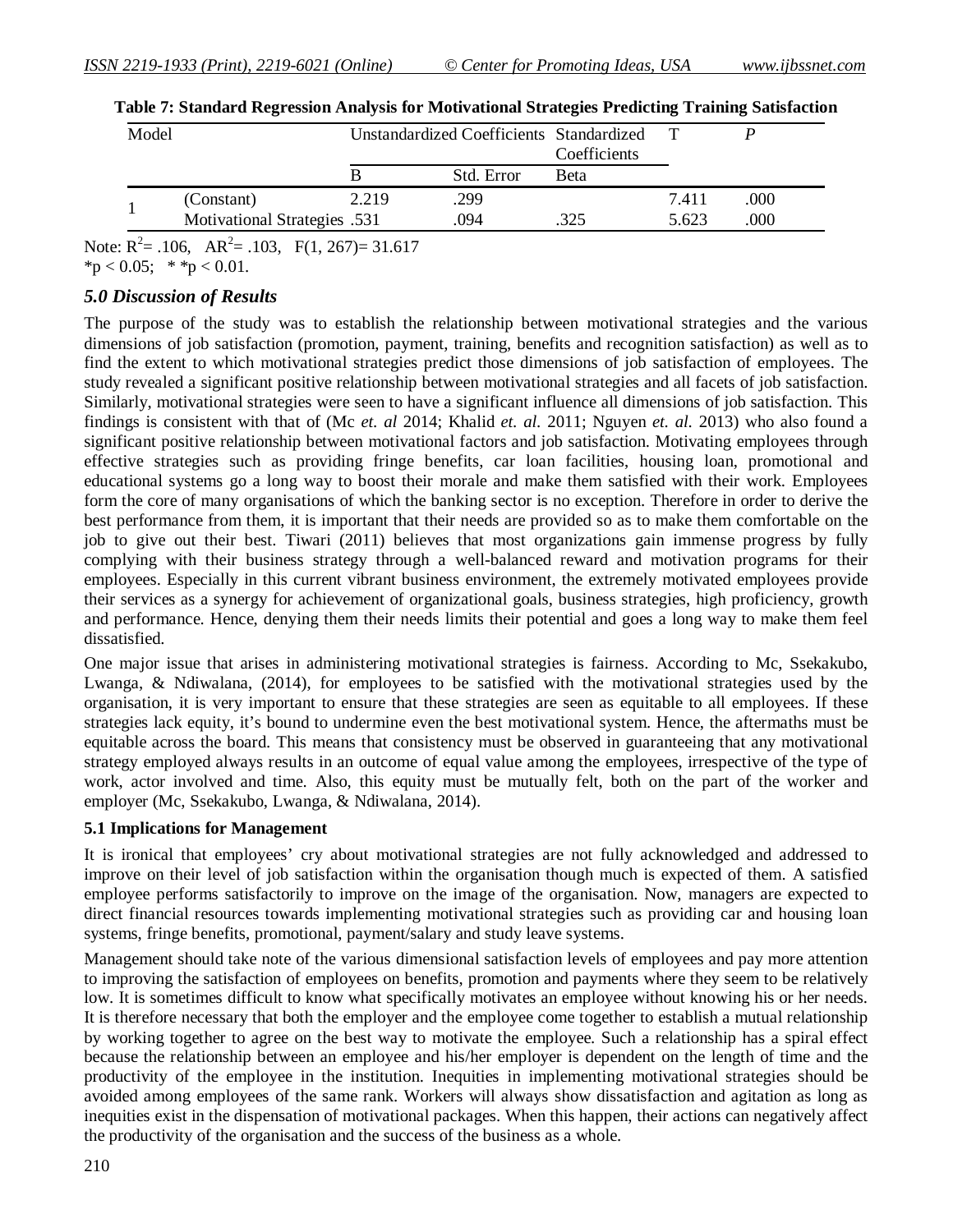In as much as inequity exists, some workers would always be aggressive. Their actions can mutilate the attitudes of other workers in the organisation causing them to show attitudes such as absenteeism and tardiness or low level of cooperation with the authorities which can cause far reaching problems. Additionally, they can behave in a condescending critical manner towards their colleagues, who eventually are likely to be spiteful. The new era manager is an embodiment of initiating and implementing HRM practices by ensuring that organisations and employees come to a common understanding. Employees with the required level of satisfaction can play a meaningful and leading role in providing banking services. Effective motivational strategies add value and can make employees truly useful and customer friendly in service delivery. A motivated employee will remain important and relevant to the organisation. It is hoped that banks would stay focused in this fast changing environment which demands that employees are well motivated to perform towards achieving organisational goals.

### **5.2 Implications for future Research**

The study showed that motivational strategies have proven to be a strong predictor of job satisfaction. It is therefore imperative on future researchers to consider other possible outcomes of employee motivation such as employee commitment, organisational citizenship, turnover etc so as to get the holistic importance of motivation in the organisation. Other sectors of the business environment such as the telecommunication industry, the mining and the manufacturing sectors should also be explored to establish the influence on motivation on some employee attitude to give more credence to the concept of employee motivation.

### *References*

Allen, O. and Wright, E. (2007). *Customer Satisfaction in Business Organizations*. Central Ostrobothnia

- Almad, R. (2012). *Management*. 10th edition. Cengage Learning .USA: Houghton Mifflin
- Amar, D. G. (2004).*Practical Statistics for Medical Research*. London: Chapman Hall.
- Author, V., Robert, E., Winters, L. A., Commander, A. S., Kangasniemi, M., Alan, L., & Commander, S. (2004). *Volume Title : Challenges to Globalization : Analyzing the Economics Publication Date* : February 2004 Title : The Brain Drain : Curse or Boon ? A Survey of the Literature The Brain Drain : Curse or Boon ? A Survey of the Literature.
- Bassett-Jones, N. & Lloyd, G. C. (2005). Does Herzberg's motivation theory have Staying power? *Journal of Management Development*, 24 (10): 929-943.
- Choo, D. & Bowley, T. (2007). Top ten ways to retain high performance, *Journal of the African Institute of People Management*, 19(9): 32- 33.
- Chowadary, P. L. (1966). "Perceived Importance of Job Factors by Technical and Non-Technical Employees", *Personal Psychology*, 19, 287-296.
- Czakan, T. (2005). Talent scouting…the dynamics of top talent, *Journal of the African Institute of People Management*, 23 (3): 8- 9.
- Dess, G. G., Lumpkin, G. T. & Eisner, A. B. (2008). *Strategic Management: Creating Competitive Advantages*. 4 th edition. New-York: McGraw-Hill/Irwin.
- Dessler, G. (2001). Management: Leading People and Organization in the 21st Century. Harlow: Determining Motivational Level of Employees Working in Commercial Banks in Kohat. ed). London: Prentice Hall.
- Fulmer, I., Gerhart, B., & Scott, K. (2003). Are the 100 best better? An empirical investigation
- Gittell, J.H., & Weiss, L. (2004). Coordination Networks Within and Across Organizations: Advantage through Workers Motivation. *European Journal of Social Sciences,* 15(2), 56-
- Harris, M. (2007).*Skills shortages cripple state delivery*, Sunday Times, 29 July,
- Hays, Y. (1999). Unswerving leaving: the use of models in the management of employee turnover, *International Journal of Management Reviews*, 3(3): 219-244.
- Idowu, A., & Salami, A. (2010).A Paradigmatic Approach to Means of Achieving Competitive *International Journal of Business and Management*, 5 (12).
- Khalid K., Salim H., M. and Siew-Phaik (2011). The Impact of Rewards and Motivation on Job Satisfaction in Water Utility Industry*. International Conference on Financial Management and Economics IPEDR, 11*
- Khan, J. H., Loubster, M., Van Wyk, H. J. (2010). *Marketing Research: A South African Approach*. Pretoria: Unisa Press.